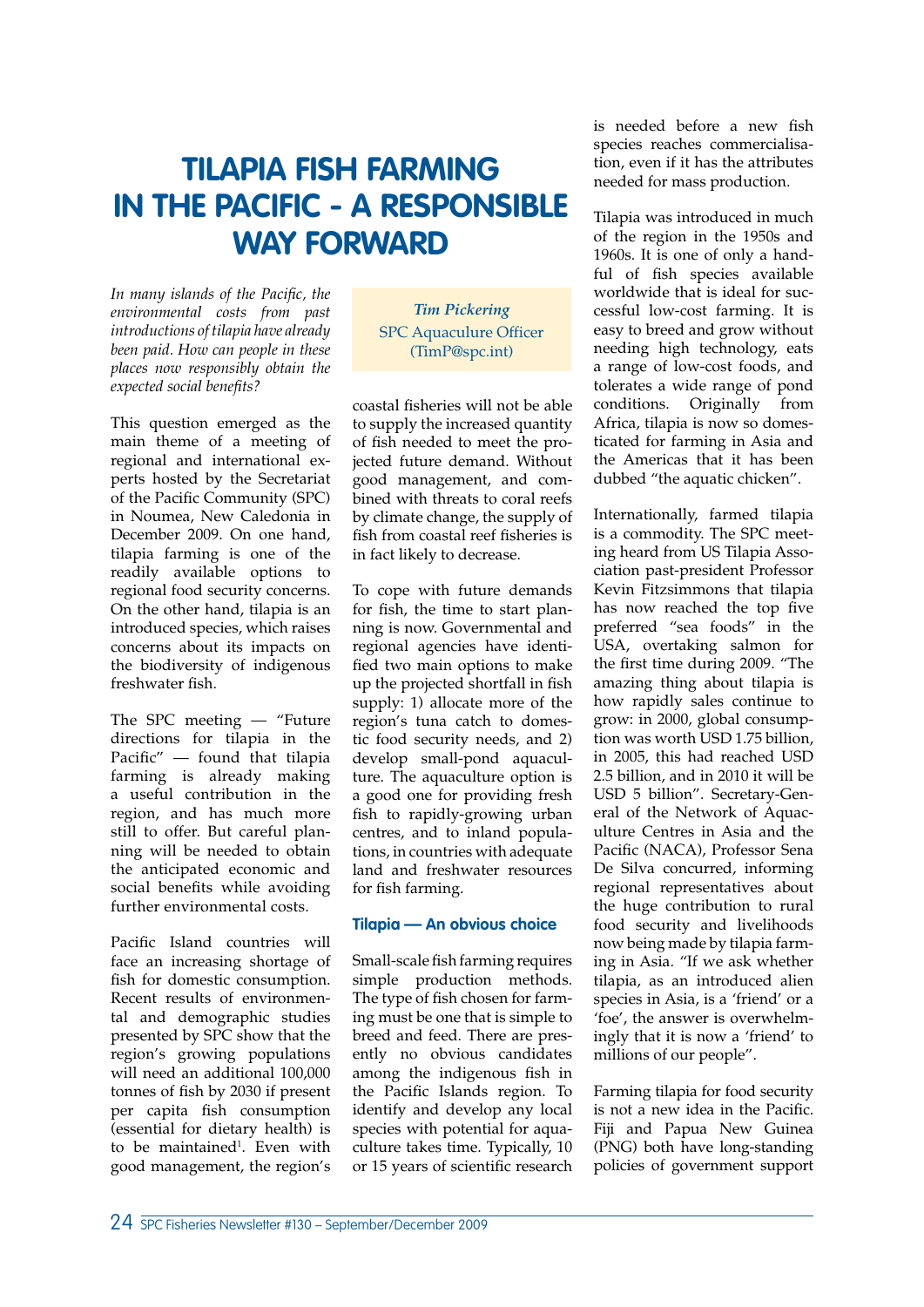for tilapia farming in rural areas. PNG's representative at the meeting, Peter Minimulu (National Fisheries Authority), reported that somewhere between 10,000 and 20,000 household-scale tilapia farms now exist in PNG's remote highlands and northern coastal provinces. This level of activity makes PNG the Pacific region's leader in tilapia farming. Fiji's Department of Fisheries similarly encourages and supports rural small-scale tilapia farming, by providing farmer training, hatchery services and marketing assistance.

#### **Household-scale, versus medium-scale enterprises**

The SPC meeting heard from WorldFish Center representative Dr Randall Brummett, based in Cameroun, about central Africa's past experiences in small-scale tilapia farming development targeting poor households. "As an approach to food security, such projects are better than giving out food relief. But without a deliberate and accepted policy to provide ongoing subsidies, such as giving out fingerlings for free, they are not usually self-sustaining businesses", he said.

The more promising approach now being taken in Africa is one of medium-scale enterprises. These larger fish farms have economies of scale to support infrastructure such as fish hatcheries or feed mills. Smaller-scale operators can then also access these services. Most importantly, jobs are created — on the farms themselves and in supporting industries. "In the last 10 years, African aquaculture has finally started to grow," said Dr Brummett. "The difference has been a switch to a business-like approach with a focus on markets and profits. To earn enough to keep their fish farms running,

people have to be able to get their product out of the village because their neighbours have little spare cash to buy fish."

Vanuatu already boasts one such medium-scale enterprise. Vate Ocean Gardens is operated by Paul Ryan in Lake Manuro on Efate Island, using floatingcages to culture an attractive red-colour variety of hybrid tilapia sourced from Thailand. "It's become a nice little business", says Mr Ryan, whose regular harvests of fresh "perche cerise" ("cherry perch") are usually sold out in Port Vila within two hours. "I grow the fish in a small lake already degraded by previous fish introductions and by the dumping of tree rubbish from land-clearing, so our tilapia farm is not only economically viable, it has little additional negative environmental impact." At the meeting, representatives from Guam, Saipan and American Samoa reported that they too have successful commercial operators growing and selling tilapia, mainly in backyard operations that rear the fish intensively in swimming pools or cement tanks.

## **The Pacific was given the "wrong" tilapia**

The species of tilapia introduced to the Pacific was the Mozambique tilapia (*Oreochromis mossambicus*), whereas 90% of the tilapia farmed globally today is Nile tilapia (*Oreochromis niloticus*). Distinctions between the two species are not always clearcut because they hybridise easily. However, the Mozambique tilapia is generally much slower growing (in culture) and potentially more invasive because it is more tolerant of salt water.

To make matters even worse, the particular Mozambique tilapia distributed throughout the Pacific are reputedly the inbred descendants of less than a dozen fish found at a place in Indonesia in 1939. As a result, according to a recent study supervised by geneticist Professor Peter Mather of Queensland University of Technology: "... the Mozambique tilapia in the Pacific are so lacking in genetic variation that improvement by selective breeding will be almost impossible", he said.

For Nile tilapia, however, improved varieties are now available, which have been selected to give better growth performance when domesticated in pond conditions using formulated pellet feeds. Some countries in the region such as Fiji and PNG are already using these varieties for farming. Other countries in the region wishing to establish successful tilapia farms will need to ignore the feral Mozambique tilapia already present in their rivers and use a domesticated variety of Nile tilapia. "Domesticated varieties do better in culture with good feeding", advised Prof. De Silva, "but they don't do so well as feral types if they escape into rivers. This is especially so with red hybrids, whose bright colour makes them more easily caught by fishers or by hunting birds like herons and cormorants".



Mozambique tilapia were stocked into many inland water bodies of the Pacific region during the 1950s and 1960s, as part of efforts to increase freshwater fisheries production. It is unsuitable for aquaculture. (Photo: Tim Pickering).